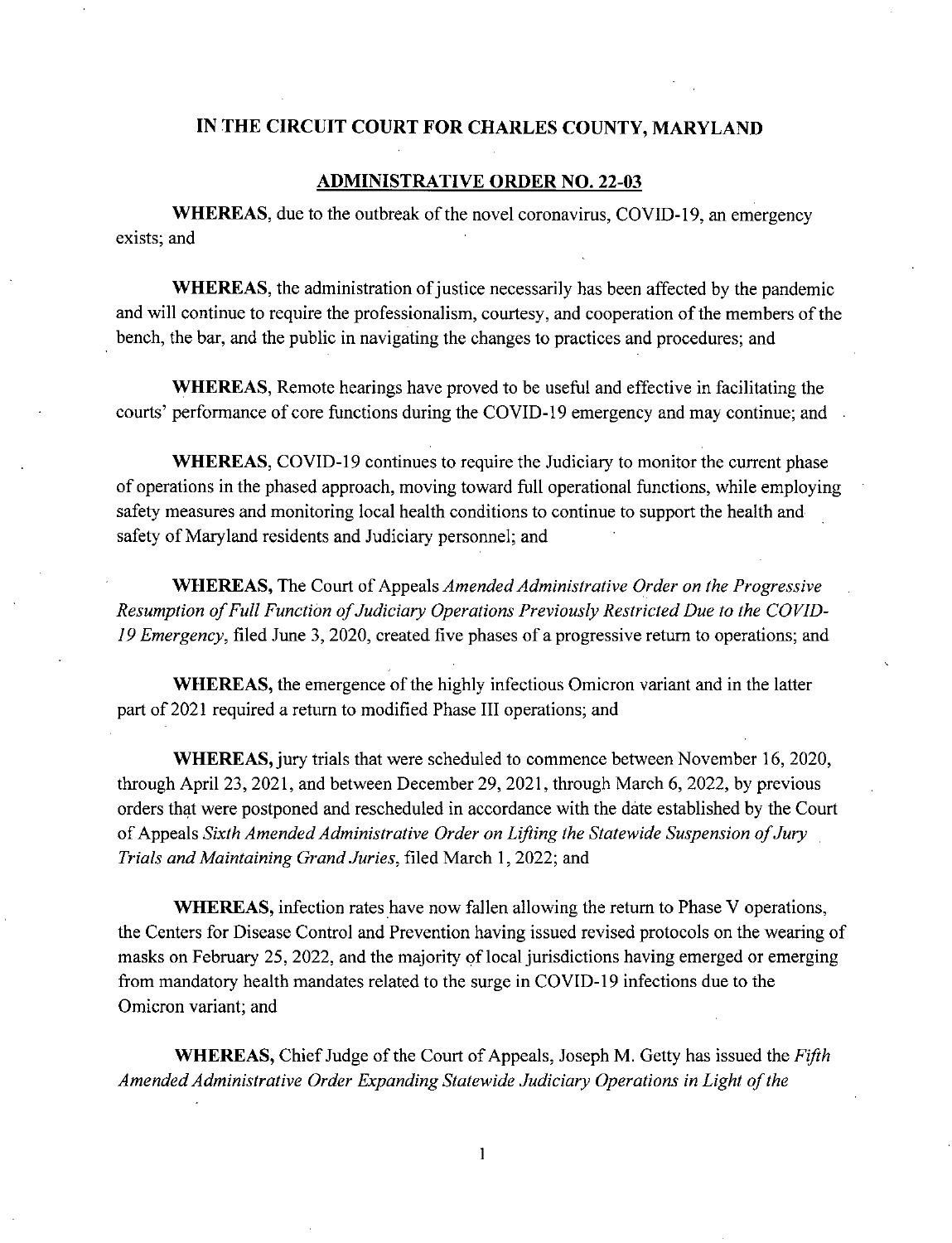*COVID-19 Emergency (dated March Z 2022)* authorizing all courts, effective March 7, 2022 to return to normal operations; and under certain circumstances as defined in said Order; and

**WHEREAS,** after consultation with the Charles County Chief Health Officer and other local county officials in conjunction with the continued falling infection rates in Charles County, this Court has determined it is no longer necessary to mandate the wearing of masks and/or social distancing subject to limitations contained in this Order, and under consideration of the above and for good cause shown,

It is this  $\frac{4\pi}{\omega}$  day of  $M \alpha c h$ , 2022, hereby

**ORDERED,** that effective March 7, 2022, the wearing of masks is voluntary for all judges, magistrates, judiciary personnel and all other persons entering the courthouse except during the jury selection process in both criminal and civil jury trials and any other proceeding wherein masking or social distancing may become necessary as determined by the presiding judicial officer with approval of the Circuit Court Administrative Judge; and it is further,

**ORDERED,** that no person who has been diagnosed with, and remains ill, with COVID-19, or who has not been fully vaccinated and is aware of having been exposed to a person infected with COVID-19 and is within the applicable quarantine period, may enter a Judicial Branch facility; and it is further,

**ORDERED**, that no persons who have been advised by a doctor, hospital, or local health department to self-quarantine or ordered to quarantine may enter a Judicial Branch facility during their applicable quarantine period; and it is further,

**ORDERED,** that any such persons and their attorneys who are not authorized to be present for their scheduled proceedings, events, or services must contact the appropriate office regarding their status; and it is further,

**ORDERED,** that unvaccinated employees and visitors are encouraged to wear masks; and, it is further,

**ORDERED,** that the Charles County Sheriff's Office at the discretion of the Administrative Judge of the Circuit Court for Charles County may restrict access to and may screen all individuals entering the Courthouse located at 200 Charles Street, LaPlata, Maryland, 20646, and may **DENY** entry to any individual whose screening results require refusal of entry to the Courthouse for the health and safety of all individuals in the Courthouse; and it is further,

**ORDERED,** when conducting the screening protocol, as established by the Administrative Judge for Charles County, upon any individual seeking entry to the Courthouse,

2